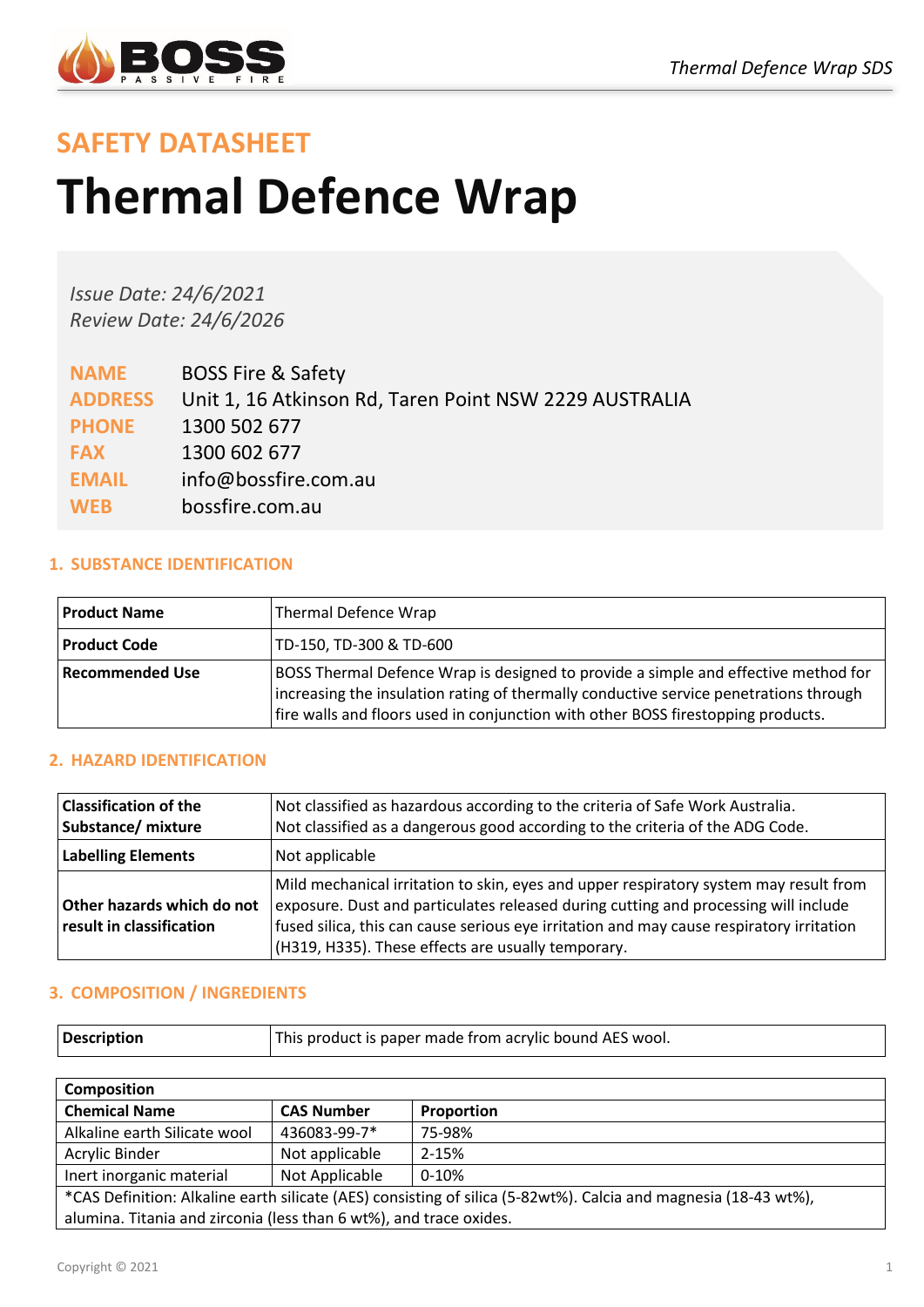

# **4. FIRST AID MEASURES**

| <b>Skin</b>            | Handling of this material may generate mild mechanical temporary skin irritation. If<br>this occurs, rinse affected areas with water and wash gently. Do not rub or scratch<br>exposed skin. |
|------------------------|----------------------------------------------------------------------------------------------------------------------------------------------------------------------------------------------|
| <b>Eves</b>            | In case of eye contact flush abundantly with water; have eye bath available. Do not rub<br>eves.                                                                                             |
| <b>Nose and Throat</b> | If these become irritated move to a dust free area, drink water and blow nose.<br>If symptoms persist, seek medical advice.                                                                  |

# **5. FIRE FIGHTING MEASURES**

| Flammability        | Non-combustible product. Packaging and surrounding materials may be combustible.<br>Use extinguishing agent suitable for surrounding combustible materials. |  |
|---------------------|-------------------------------------------------------------------------------------------------------------------------------------------------------------|--|
| <b>Hazchem Code</b> | None allocated.                                                                                                                                             |  |

# **6. ACCIDENTAL RELEASE MEASURES**

| <b>Personal Precautions</b><br><b>Protective Equipment and</b><br><b>Emergency Procedures</b> | Where abnormally high dust concentrations occur, provide workers with appropriate<br>protective equipment as detailed in section 8.<br>Restrict access to the area to a minimum number of workers required.<br>Restore the situation to normal as quickly as possible.                                                                                                                    |
|-----------------------------------------------------------------------------------------------|-------------------------------------------------------------------------------------------------------------------------------------------------------------------------------------------------------------------------------------------------------------------------------------------------------------------------------------------------------------------------------------------|
| <b>Environmental Precautions</b>                                                              | Prevent further dust dispersion for example by damping the materials.<br>Do not flush spillage to drain and prevent from entering natural watercourses.<br>Check for local regulations, which may apply.                                                                                                                                                                                  |
| <b>Methods and Materials for</b><br><b>Containment and Clean Up</b>                           | Pick up large pieces and use a vacuum cleaner fitted with high efficiency filter (HEPA).<br>If brushing is used, ensure that the area is wetted down first.<br>Do not use compressed air for clean up.<br>Do not allow to be wind blown. Do not flush spillage to drain and prevent from<br>entering natural watercourses.<br>For waste disposal see Section 13, Disposal Considerations. |

## **7. HANDLING & STORAGE**

| <b>Precautions for Safe</b><br><b>Handling</b> | Before use carefully read the product label. Use of safe work practices is<br>recommended to avoid eye or skin contact and inhalation. Observe good personal<br>hygiene, including washing hands before eating. Prohibit eating, drinking and<br>smoking in contaminated areas. Handling of dried product can be a source of dust<br>emission. The process or processes should be designed to limit the amount of<br>handling. Regular good housekeeping will minimise secondary dust dispersal. |
|------------------------------------------------|--------------------------------------------------------------------------------------------------------------------------------------------------------------------------------------------------------------------------------------------------------------------------------------------------------------------------------------------------------------------------------------------------------------------------------------------------------------------------------------------------|
| Storage                                        | Store in sealed container in cool, dry area, removed from foodstuffs. Ensure packages<br>are adequately labelled, protected from physical damage and sealed when not in use.                                                                                                                                                                                                                                                                                                                     |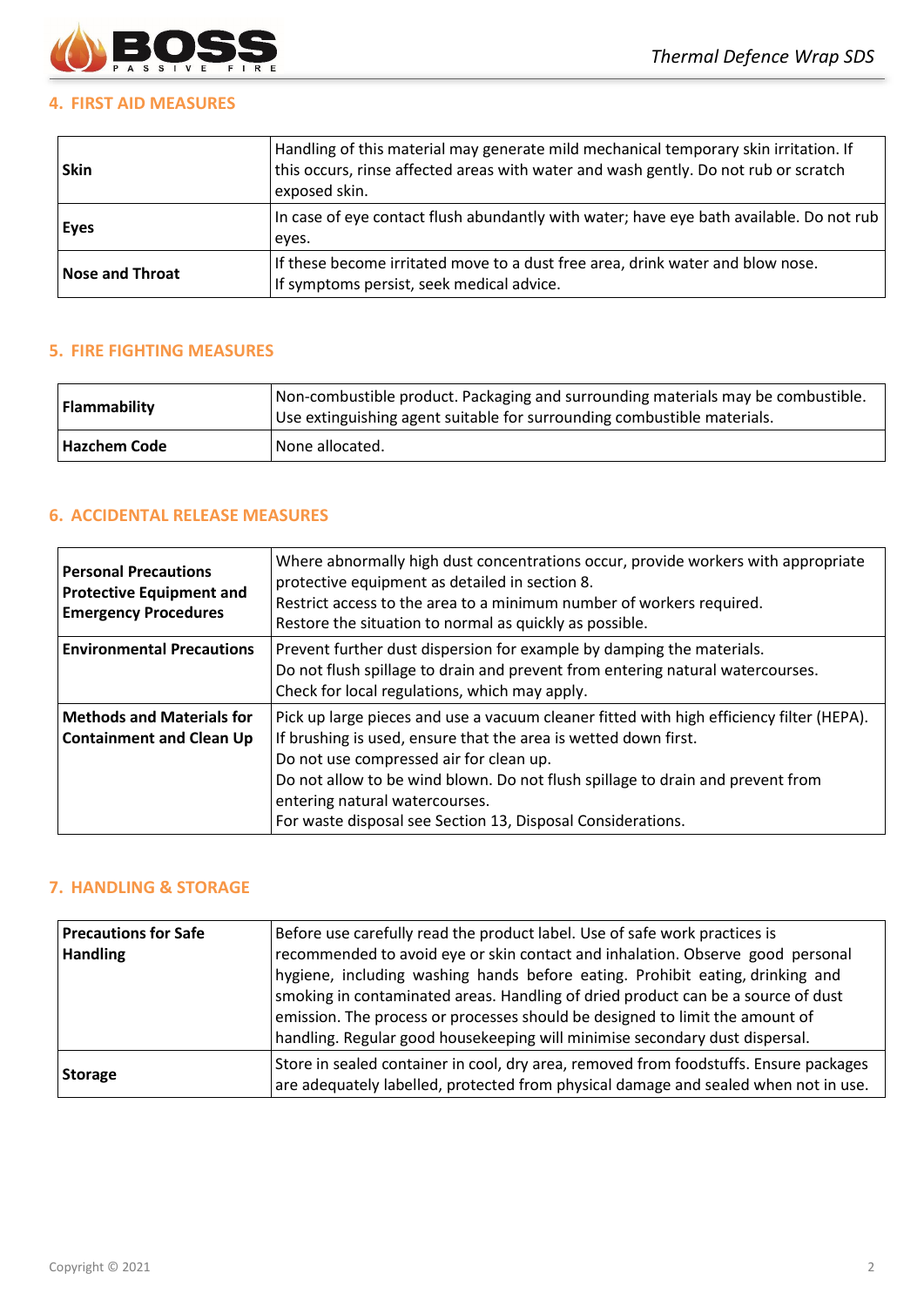

# **8. EXPOSURE CONTROL & PERSONAL PROTECTION**

| General                              | Handling material may generate respirable dust. Industrial hygiene standards and<br>occupational exposure limits vary between countries and local jurisdictions. Check<br>which exposure levels apply to your facility and comply with local regulations. If<br>no regulatory dust or other standards apply, a qualified industrial hygienist can assist<br>with a specific workplace evaluation including recommendations for respiratory<br>protection. |                                               |                                |                                                                                           |  |
|--------------------------------------|-----------------------------------------------------------------------------------------------------------------------------------------------------------------------------------------------------------------------------------------------------------------------------------------------------------------------------------------------------------------------------------------------------------------------------------------------------------|-----------------------------------------------|--------------------------------|-------------------------------------------------------------------------------------------|--|
| <b>National Exposure</b>             | <b>Exposure</b>                                                                                                                                                                                                                                                                                                                                                                                                                                           |                                               |                                |                                                                                           |  |
| <b>Standards Hygiene</b>             | Country                                                                                                                                                                                                                                                                                                                                                                                                                                                   | <b>Chemical Name</b>                          | Limit*                         | <b>Sources</b>                                                                            |  |
| <b>Standards &amp; Exposure</b>      | Australia<br>Australia                                                                                                                                                                                                                                                                                                                                                                                                                                    | Low Bio-persistent MMVF<br>Crystalline silica | $2$ mg/m $3$<br>$0.1$ mg/m $3$ | Safe Work Australia                                                                       |  |
| <b>Limits</b>                        |                                                                                                                                                                                                                                                                                                                                                                                                                                                           |                                               |                                |                                                                                           |  |
| <b>Engineering Controls</b>          | Review your applications in order to identify potential sources of dust exposure. Local                                                                                                                                                                                                                                                                                                                                                                   |                                               |                                |                                                                                           |  |
|                                      |                                                                                                                                                                                                                                                                                                                                                                                                                                                           |                                               |                                | exhaust ventilation, which collects dust at source, can be used. For example down draft   |  |
|                                      |                                                                                                                                                                                                                                                                                                                                                                                                                                                           |                                               |                                | tables, emission controlling tools and materials handling equipment. Keep the             |  |
|                                      |                                                                                                                                                                                                                                                                                                                                                                                                                                                           |                                               |                                | workplace clean. Use a vacuum cleaner fitted with an appropriate filter; avoid brushing   |  |
|                                      | and compressed air.                                                                                                                                                                                                                                                                                                                                                                                                                                       |                                               |                                |                                                                                           |  |
| <b>Personal Protective Equipment</b> |                                                                                                                                                                                                                                                                                                                                                                                                                                                           |                                               |                                |                                                                                           |  |
|                                      | <b>Skin Protection:</b>                                                                                                                                                                                                                                                                                                                                                                                                                                   |                                               |                                |                                                                                           |  |
|                                      |                                                                                                                                                                                                                                                                                                                                                                                                                                                           |                                               |                                | Disposable coveralls or long-sleeve loose-fitting clothing and PVC or rubber gloves       |  |
|                                      |                                                                                                                                                                                                                                                                                                                                                                                                                                                           |                                               |                                | are recommended, (launderable clothing should be washed separately from other             |  |
|                                      | clothing).                                                                                                                                                                                                                                                                                                                                                                                                                                                |                                               |                                |                                                                                           |  |
| <b>Personal Protective</b>           | <b>Eye Protection:</b>                                                                                                                                                                                                                                                                                                                                                                                                                                    |                                               |                                |                                                                                           |  |
| Equipment                            | As necessary wear dust-proof goggles or safety glasses with side shields.                                                                                                                                                                                                                                                                                                                                                                                 |                                               |                                |                                                                                           |  |
|                                      | <b>Respiratory Protection:</b>                                                                                                                                                                                                                                                                                                                                                                                                                            |                                               |                                |                                                                                           |  |
|                                      | For dust concentrations below the exposure limit value, PPE is not required but FFP2<br>respirators may be used on a voluntary basis. All respiratory devices should be tested                                                                                                                                                                                                                                                                            |                                               |                                |                                                                                           |  |
|                                      | for compliance with AS/NZS 1715 & AS/NZS 1716.                                                                                                                                                                                                                                                                                                                                                                                                            |                                               |                                |                                                                                           |  |
|                                      |                                                                                                                                                                                                                                                                                                                                                                                                                                                           |                                               |                                | Use with adequate natural or mechanical ventilation during installation. If cutting dried |  |
| <b>Ventilation</b>                   |                                                                                                                                                                                                                                                                                                                                                                                                                                                           |                                               |                                | material with power tools, local extraction ventilation is recommended. Clean area by     |  |
|                                      |                                                                                                                                                                                                                                                                                                                                                                                                                                                           |                                               |                                | wet sweeping or clean dried area with vacuum cleaner with an appropriate filter.          |  |
|                                      |                                                                                                                                                                                                                                                                                                                                                                                                                                                           |                                               |                                | Workers should be trained on good working practices and informed on applicable local      |  |
|                                      | regulations. This may include:                                                                                                                                                                                                                                                                                                                                                                                                                            |                                               |                                |                                                                                           |  |
| <b>Information and Training of</b>   | - the potential risks to health resulting from the exposure to dust;                                                                                                                                                                                                                                                                                                                                                                                      |                                               |                                |                                                                                           |  |
| <b>Workers</b>                       | - the requirements regarding smoking, eating and drinking at the workplace;                                                                                                                                                                                                                                                                                                                                                                               |                                               |                                |                                                                                           |  |
|                                      | - the requirements for protective equipment and clothing;                                                                                                                                                                                                                                                                                                                                                                                                 |                                               |                                |                                                                                           |  |
|                                      | - the good working practices to limit dust emissions;                                                                                                                                                                                                                                                                                                                                                                                                     |                                               |                                |                                                                                           |  |
|                                      | - the proper use of protective equipment;                                                                                                                                                                                                                                                                                                                                                                                                                 |                                               |                                |                                                                                           |  |
| <b>Environmental Exposure</b>        | Refer to local applicable environmental permitted standards for air, water and                                                                                                                                                                                                                                                                                                                                                                            |                                               |                                |                                                                                           |  |
| <b>Controls</b>                      | soil. For waste, refer to Section 13.                                                                                                                                                                                                                                                                                                                                                                                                                     |                                               |                                |                                                                                           |  |

# **9. PHYSICAL & CHEMICAL PROPERTIES**

| Appearance                   | White Paper      | Odour                      | None              |
|------------------------------|------------------|----------------------------|-------------------|
| <b>Boiling Point</b>         | Not applicable   | <b>Melting Point</b>       | $>1200^{\circ}$ C |
| <b>Flash Point</b>           | Not applicable   | Flammability               | Not applicable    |
| Autoflammability             | Not applicable   | <b>Exposure Properties</b> | Not applicable    |
| <b>Oxidising Properties</b>  | Not applicable   | <b>Vapour Pressure</b>     | Not applicable    |
| <b>Relative Density</b>      | 200 kg/ $m3$     | pH                         | Not applicable    |
| <b>Solubility</b>            | Less than 1 mg/l | <b>Length Weighted</b>     | $1.4 - 3 \mu m$   |
| <b>Partition Coefficient</b> | Not applicable   | <b>Geometric Mean</b>      |                   |
|                              |                  | <b>Diameter</b>            |                   |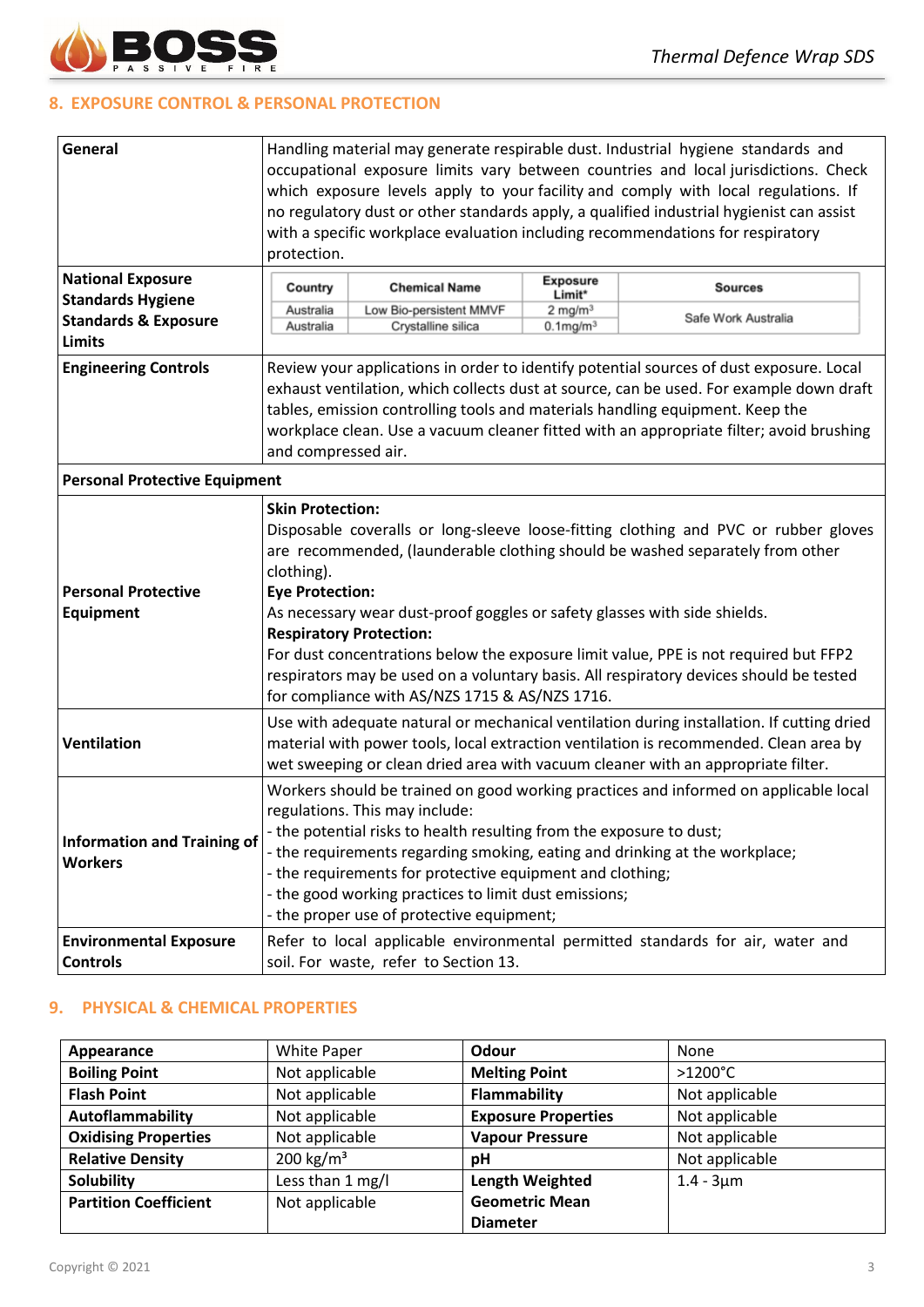

# **10. STABILITY & REACTIVITY**

| Reactivity                                          | The material is stable and non-reactive.                                                                                                                                                                                                                                      |  |  |
|-----------------------------------------------------|-------------------------------------------------------------------------------------------------------------------------------------------------------------------------------------------------------------------------------------------------------------------------------|--|--|
| <b>Chemical Stability</b>                           | AES wool is inorganic, stable and inert                                                                                                                                                                                                                                       |  |  |
| <b>Possibility of Hazardous</b><br><b>Reactions</b> | During first heating, oxidation products from the organic binder might be emitted in a<br>temperature range from 180°C to 600°C. It is recommended to ventilate the room until<br>gases and fumes have disappeared. Avoid exposure to high concentrations of gas or<br>fumes. |  |  |
| <b>Conditions to Avoid</b>                          | Please refer to handling and storage advice in Section 7.                                                                                                                                                                                                                     |  |  |
| <b>Incompatible Materials</b>                       | None                                                                                                                                                                                                                                                                          |  |  |
| <b>Hazardous Decomposition</b><br><b>Products</b>   | Upon heating above 900°C for sustained periods, this amorphous material begins to<br>transform to mixtures of crystalline phases. For further information please refer to<br>Section 11.                                                                                      |  |  |

# **11. TOXICOLOGICAL INFORMATION**

|                   | When fired, these products may contain minimal amounts of crystalline silica.<br>Prolonged/repeated inhalation of respirable crystalline silica dust may cause delayed lung injury<br>(silicosis).                                                                                                                                                                                                                                                                                                               |
|-------------------|------------------------------------------------------------------------------------------------------------------------------------------------------------------------------------------------------------------------------------------------------------------------------------------------------------------------------------------------------------------------------------------------------------------------------------------------------------------------------------------------------------------|
|                   | IARC (International Agency for Research on Cancer) states that there is "sufficient evidence in<br>humans for the carcinogenicity of inhaled crystalline silica in the form of quartz or cristobalite<br>from occupational sources to classify crystalline silica as carcinogenic to humans (Group 1)".<br>(Monograph V 68)                                                                                                                                                                                      |
|                   | In making the overall evaluation the Working Group noted however that carcinogenicity in humans<br>was not detected in all industrial circumstances studied.                                                                                                                                                                                                                                                                                                                                                     |
| <b>Toxicology</b> | Experimental Study: Animals exposed to very high concentrations of crystalline silica,<br>artificially or by inhalation, have reported fibrosis and tumours (IARC Monographs 42 and 68).<br>Inhalation and intra-tracheal installation of crystalline silica in rats caused lung cancer. However,<br>studies in other species such as mice<br>and hamsters caused no lung cancer. Crystalline silica also caused fibrosis in rats and hamsters in<br>several inhalation and intra-tracheal installation studies. |
|                   | In evaluating crystalline silica as a cancer risk, the International Agency for Research on Cancer<br>(IARC) reviewed several studies from different industries and concluded that crystalline silica from<br>occupational sources inhaled in the form of quartz or cristobalite is carcinogenic to humans<br>(Group 1) [IARC                                                                                                                                                                                    |
|                   | Monograph; vol.68; June 1997]. However, in reaching its conclusion, IARC stated that the<br>carcinogenicity in humans could not be found in all industries reviewed and that carcinogenicity<br>might be dependent on inherent characteristics of crystalline silica or on external factors affecting<br>biological activity (e.g., cigarette smoking) or distribution of its polymorphs.                                                                                                                        |
|                   | Swallowed                                                                                                                                                                                                                                                                                                                                                                                                                                                                                                        |
|                   | If ingested in sufficient quantity may cause irritation to the mouth & throat.<br><b>Eyes</b>                                                                                                                                                                                                                                                                                                                                                                                                                    |
| <b>Routes of</b>  | Irritant, Exposure may result in lacrimation, irritation, pain, and redness.                                                                                                                                                                                                                                                                                                                                                                                                                                     |
| <b>Exposure</b>   | <b>Skin</b>                                                                                                                                                                                                                                                                                                                                                                                                                                                                                                      |
|                   | Prolonged contact may result in irritation, itching, inflammation and possible skin rash.                                                                                                                                                                                                                                                                                                                                                                                                                        |
|                   | <b>Inhalation</b><br>Respirable dust from dried material may cause irritation to nose, throat and upper respiratory tract                                                                                                                                                                                                                                                                                                                                                                                        |
|                   |                                                                                                                                                                                                                                                                                                                                                                                                                                                                                                                  |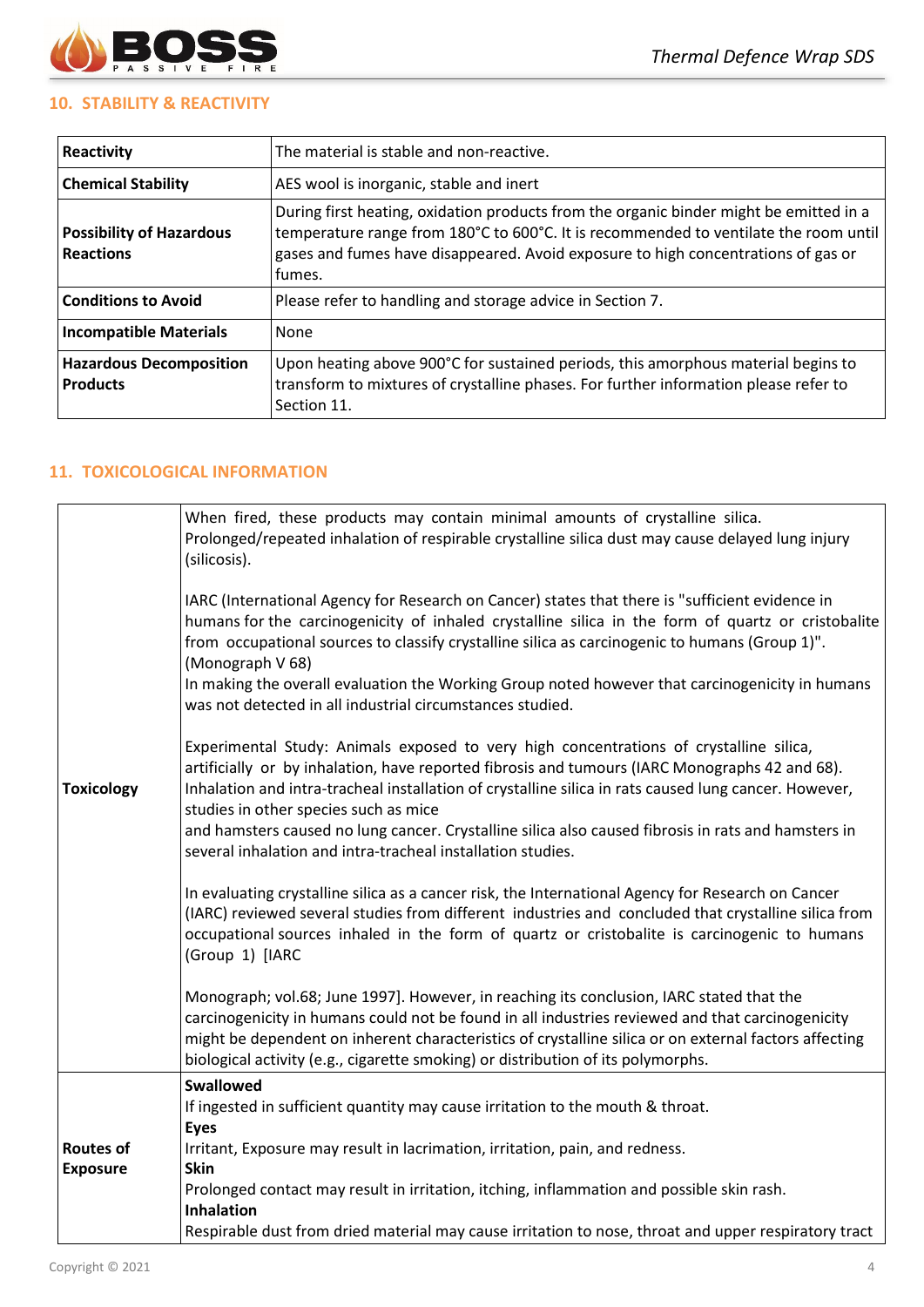

## **12. ECOLOGICAL INFORMATION**

## **13. DISPOSAL CONSIDERATIONS**

| Waste Disposal | Place in sealed, appropriately labelled plastic bags and dispose of in accordance with |
|----------------|----------------------------------------------------------------------------------------|
|                | Hocal authority                                                                        |
|                | guidelines.                                                                            |

## **14. TRANSPORT HAZARDS**

| Not regulated for transport purposes. |                |                  |                |  |
|---------------------------------------|----------------|------------------|----------------|--|
| UN Number                             | None allocated | DG Class         | None allocated |  |
| Subsidiary risk(s)                    | None allocated | Packing Group    | None allocated |  |
| Hazchem Code                          | None allocated | Tertiary risk(s) | None allocated |  |
| <b>EPG</b>                            | None allocated |                  |                |  |

## **15. REGULATORY INFORMATION**

| <b>Poison Schedule</b> | `available.<br>None. |
|------------------------|----------------------|
|------------------------|----------------------|

# **16. OTHER INFORMATION**

| <b>Disclaimer</b> | The information provided in this safety data sheet is correct<br>to the best of our knowledge, information and belief at the<br>date of its publication.                                                   |
|-------------------|------------------------------------------------------------------------------------------------------------------------------------------------------------------------------------------------------------|
|                   | The information given is designed only as a guidance for safe handling, use,<br>processing, storage transportation, disposal and<br>release and is not considered a warranty or quality specification.     |
|                   | The information relates only to the specific material designated<br>and may not be valid for such material used in combination with<br>any other materials or in any process unless specified in the text. |